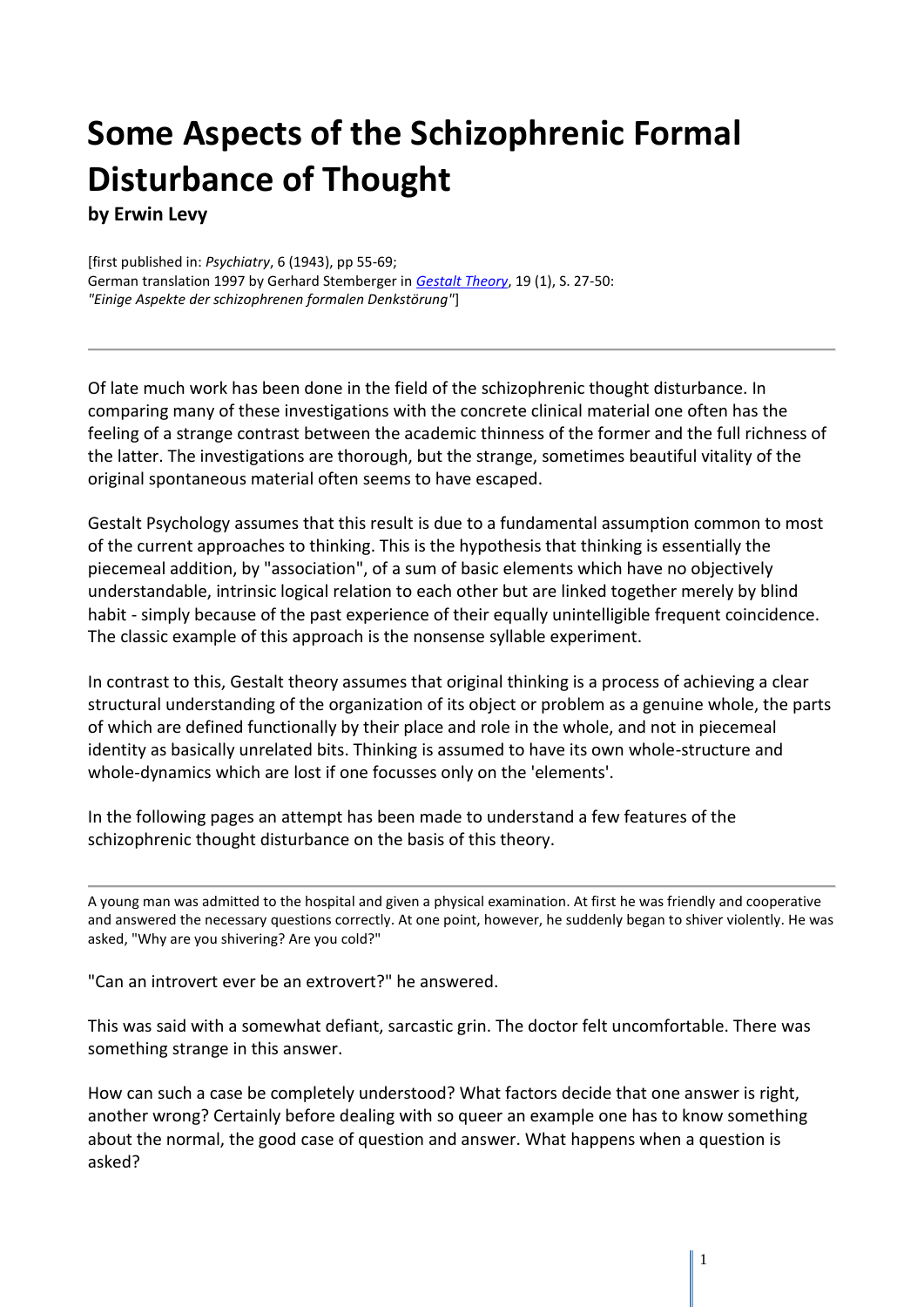An ordinary question intends its answer. It calls for it, *requires* it. In itself it is incomplete and establishes a *vector* towards completion. Once a proper answer is given, question and answer form a *complete closed whole*. [1] As long as the answer is missing the whole is incomplete, has a *gap* which is not simply a hole but is a dynamic gap that needs and wants to be filled. The question is not an isolated piece but the opening part of an intended whole.

The questioner may not know the answer. A number of answers may be possible, but not just any answer at all will *fit* into the gap. [2] If the question is "How is your health?" the answer, "Thank you, two times two is four," does not fit.



Obviously the question contains factors which determine what answer is consistent and what is not. Firstly, the answer must have something to do with the question, it must deal with the question's *topic*. But that does not suffice. The answer, "My health depends on the number of calories I get," is concerned with the same topic as the question, but still it does not fit. It deviates from the *direction* of the question and is not a "good continuation" [3] of this direction. [4] The vector set up by the question really tends in a different logical direction, and the direction of the answer must be in good continuation of the question in order to achieve its closure. The answers, "My health is fine," or, "I have terrible pains," fit into the gap both with regard to the identity of the topic and direction of the question. They meet the requirements of the whole and complete it. In the other two cases the gap is not fittingly filled, continues to be sensed, and the whole remains incomplete.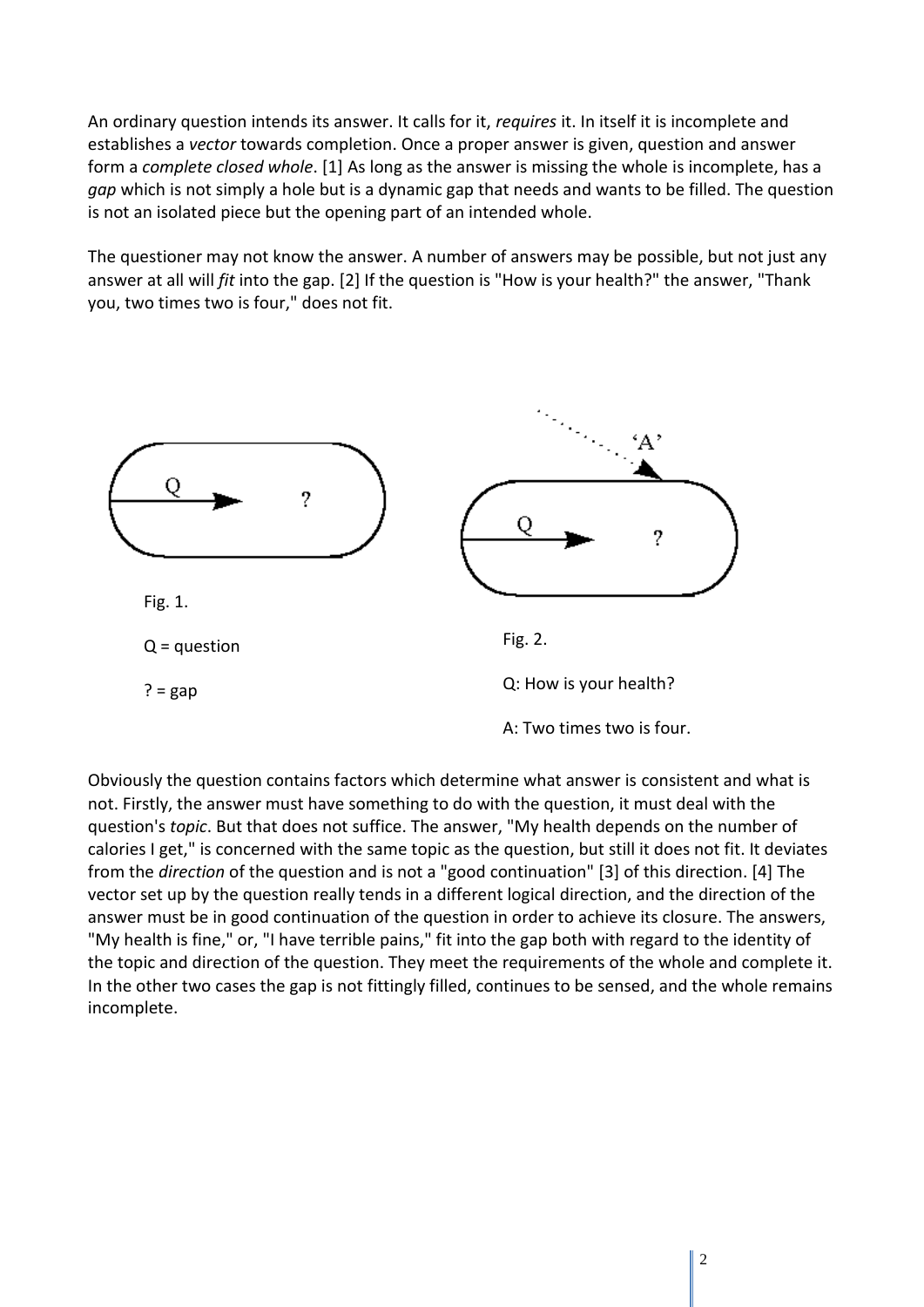

A: It depends on the calories.

This is true only for simple cases. In more complicated cases, as, for instance, in that of a scientific question, the answer to which requires a lengthy paper, detours involving temporary changes of the topic as well as of the direction may become necessary. But what these changes are is not arbitrary but determined by the inner nature and structure of the problem and by the wholestructure of the problem of which each detour is a part. And, too, these detours must fit into the complex question-answer system as a whole; they are determined by, and must be consistent with, the structural requirements of the gap.

Sometimes a change of topic and direction may be sensible, if, for instance, the question itself does not go to the heart of the problem. The question may be just too peripheral, too unessential, it may not fit right, it may not face the problem squarely enough. If the answer improves upon the question in the direction of the structural requirements of the problem situation it is a good answer even if, or just because, it does not stick to the topic and direction of the original question.

Glancing back at the patient's answer it can now be said that it is irrelevant, wrong, queer, because it does not meet the structural requirements of the intended question-answer system either with regard to the identity of topic or with regard to the factor of good continuation. This answer is a case of *Fig. 2*.

The question of what determined this strange answer remains. Why did he give it? Do such answers also occur in normal cases and under what circumstances?

"How do you do, Dr. X.?"

"Thank you, I am having a drink right now."

Here one feels that somehow the answer makes sense, is possible, although somewhat peculiar. Yet, in itself, and as long as no other data are given, the answer neither fits the question with regard to the topic nor with regard to good continuation of direction. It should sound irrelevant, but it does not. In this case one feels at once that the question-answer system points to a surrounding social situation as a part of which it must have occurred. It is unnatural to look at it piecemeal, in artificial isolation. Actually this conversation took place when two gentlemen met at a party which was already well under way. The man who answered was just having a drink. Now

А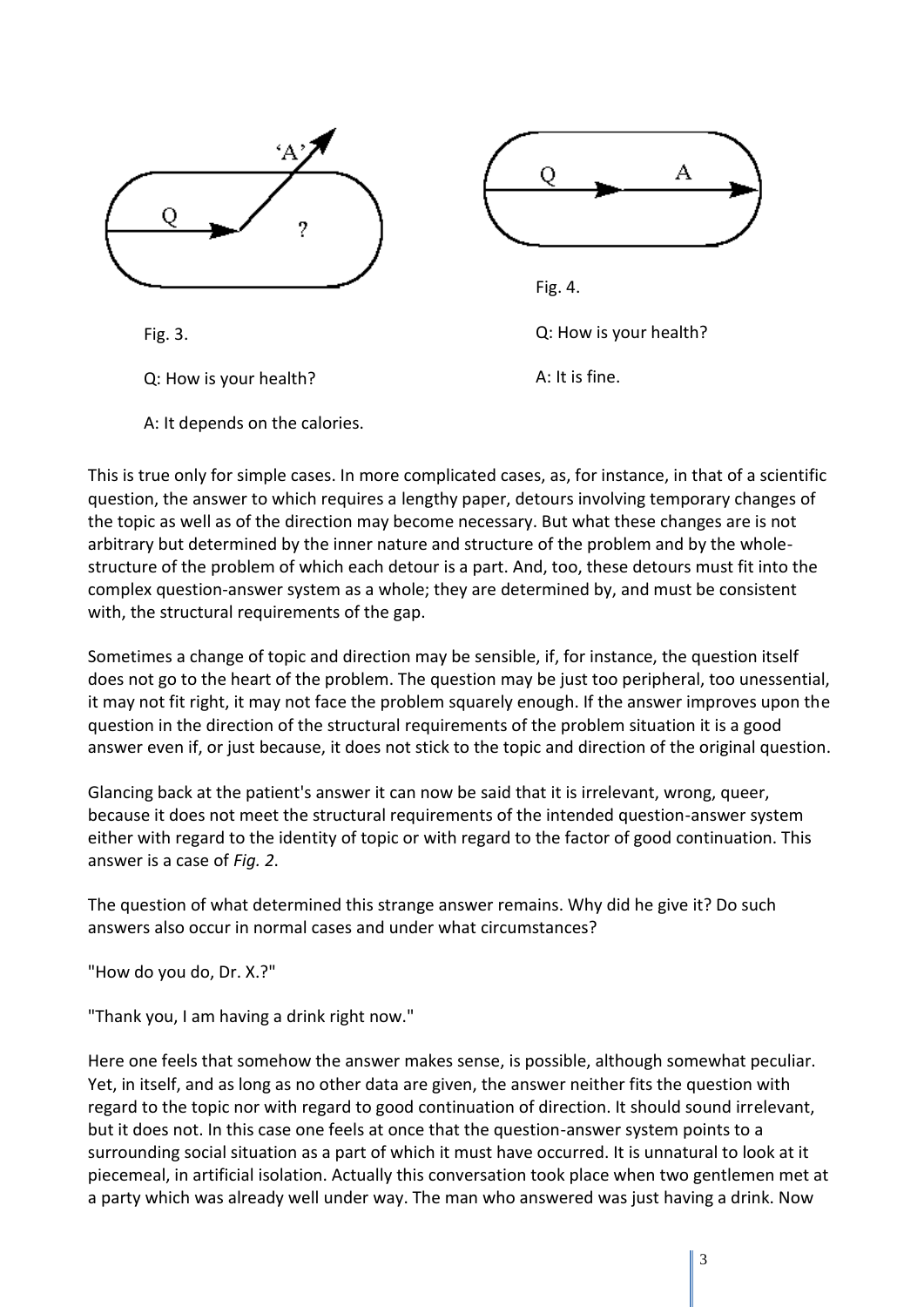the answer jumps into place and fits. In its setting as a part of this situation it simply means "I'm having a drink and I'm very well as you see."

It seems that in many cases one must not, and frequently simply is not able to, look at such a question-answer system in a piecemeal fashion, in isolation from the concrete social situation in which it arises. In these cases the question-answer system is not an independently closed whole but essentially a functional part of the field factors and field events which play a role in determining what questions are being asked at a certain moment and what answers will fit. In extreme cases a question-answer system may appear completely meaningless and nonsensical as long as it is taken in isolation, while one grasps its meaning at once if it is seen in its place and role within its social field. The inner logic of the system remains hidden unless it is experienced as part of the dynamic structure of the field. [5]

## *Footnotes:*

[1] Only simple cases are covered by this simple formulation. In more complex situations the formulation may have to be changed without effecting the principle

[2] The features of structural fitting and requirement, and of the gap, will be dealt with extensively in a forthcoming book by Max WERTHEIMER on productive thinking.

[3] WERTHEIMER, Max. Untersuchungen zur Lehre von der Gestalt, II, *Psychol. Forsch.* (1923) 4:301-350 - in particular, p. 324. There is an English abstract in Ellis, Willis D., *A Source Book of Gestalt Psychology*; New York, Harcourt, Brace, 1938 (xiv and 403 pp); pp. 71-88 - in particular, pp. 81-83.

[4] MAIER, Norman R. F., Reasoning in Humans. I. On Direction. *J. Comparative Psychol.* (1930) 10:115-143. [

[5] ELLIS, Willis D., *A Source Book*, reference footnote 3; pp. 1-11 - in particular, p.6.

KOFFKA, Kurt, *Principles of Gestalt Psychology*; New York, Harcourt, Brace, 1935 (xi and 720 pp.) - in particular, p. 42. LEWIN, Kurt, *Principles of Topological Psychology*; New York and London, McGraw-Hill, 1936 (xv and 231 pp.) SCHULTE, Heinrich, Versuch einer Theorie der paranoischen Eigenbeziehung und Wahnbildung. *Psychol. Forsch.* (1924) 5:1-23. There is an English abstract in Ellis, Willis D., reference footnote 3, pp. 362-369. LEVY, Erwin, A Case of Mania with Its Social Implications, *Social Research* (1936) 3:488-493.

"When will you buy your new tires?"

"Sorry, I am unessential."

A few months prior to this writing this would have sounded completely incoherent and senseless. However, experienced as determined by the present situation of the tire rationing system the answer fits the question perfectly: "I cannot buy any tires because my driving has been declared unessential."

In the case of the patient, the doctor's question had not been asked at random but had occurred within, and had been determined by, a clearly structured field situation. The doctor had asked the patient why he shivered, a question which clearly fitted in with his role. He himself had suggested an answer which would have fitted in with the concrete situation since the window happened to be open. However, the patient's answer not only did not fit the question, it also fitted nowhere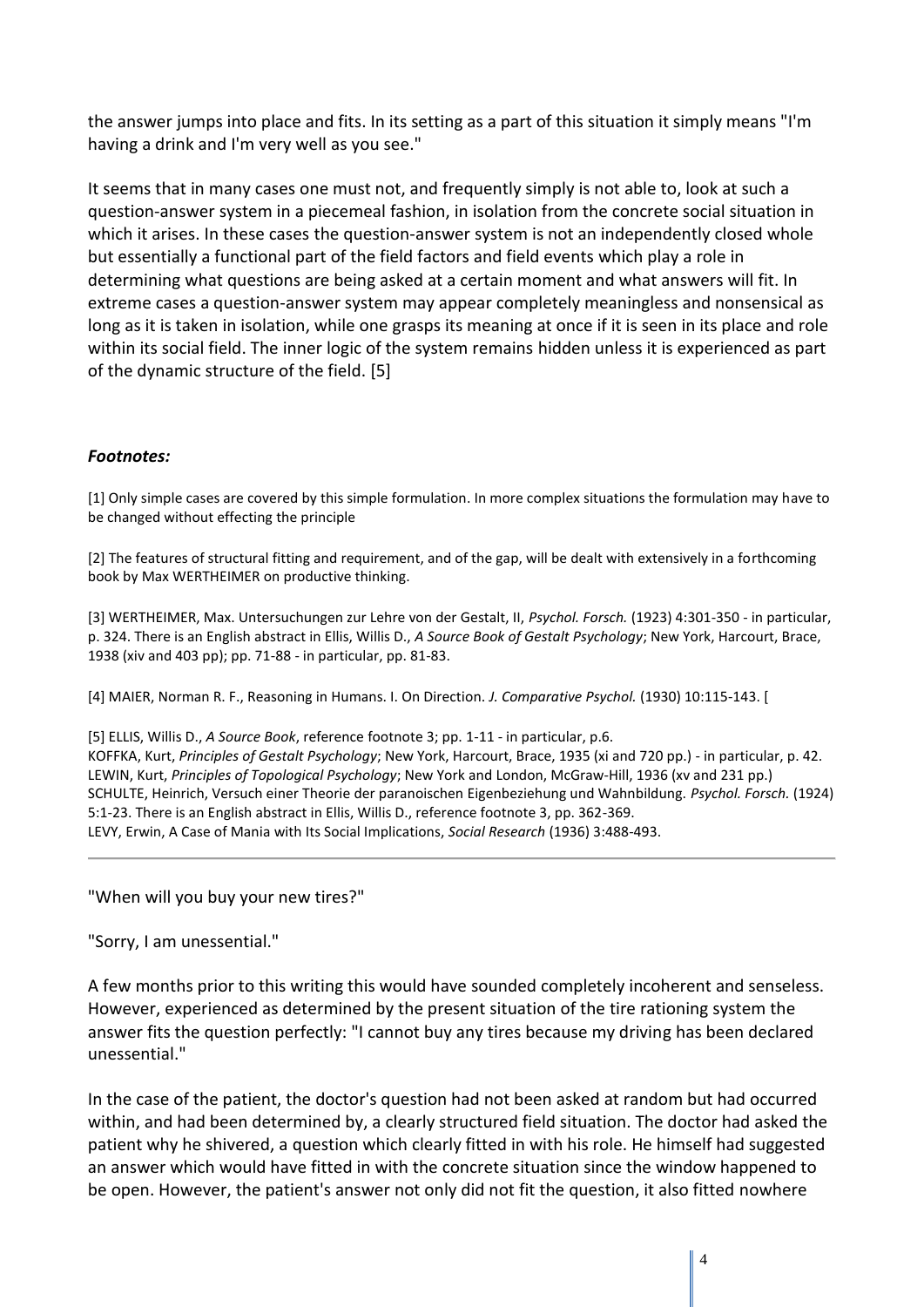into the field situation. It was flung into it like a foreign body, seemingly arbitrarily, piecemeal, without any functional determination by anything in the field as the doctor experienced it.

The solution of the enigma came some weeks later. It was learned that the patient had written a good deal of poetry which dealt with problems of paramount importance to him. In a discussion of these it developed that for many years he had been a lonely timid sad fellow without any way of articulating his inner trends, but with an intense desire to do so. He had wanted a full rich happy life, but had actually had just the opposite. All his needs and hopes had remained hidden, no one knew of them. This difficulty became so disturbing that he had gone to the library to look at the psychological literature, and there he found a formulation for his problem: he was an introvert and should be an extrovert. Here then was the psychological situation which had determined his 'answer.'

To the doctor this situation was entirely new and unexpected. For the patient it had existed for several years and had become increasingly urgent. He had become more and more preoccupied with it, and finally, in the illness, devoted all his time to its solution. Everything, every moment in his life was centered around it.

For the sake of clarity the 'real' hospital situation is called *S1*, and the patient's psychological situation *S2*. In relation to *S2, S1* was external and peripheral. For the patient, the demands made of him by *S1*, the 'reality,' were just annoying, essentially constituting a disturbing intrusion into *S2*. At the beginning of the physical examination he had responded to the *S1* requirements and had let himself be annoyed. But when the disturbance became too strong the *S2* forces dealt with it abruptly and sharply, and the patient resumed his preoccupation with his problern. His sarcastic grin indicated that he knew quite well that the doctor could not know anything of this problem and of the second situation, and would be unable to understand the 'answer.'

There are two possible ways of understanding this answer. One could assume that the patient wanted to improve the doctor's question in the direction of what should be most essential in the doctor-patient situation: "Don't ask me why I shiver. lt does not matter. Tell me rather whether an introvert can ever be an extrovert. This is my central problem." The other possibility is that he wanted to reduce all *S1* interference to a minimum so that he would not be disturbed in his preoccupation with *S2*.

The doctor's question may be called *q*. The doctor asks it as a fitting part of, and functionally determined by *S1.* [6] The patient experiences it essentially in its functional relation to his *S2*, where it has the totally different psychological quality of a disturbance. [7] One sees that psychologically the two are unequal. lt is therefore not permissible simply to assume the validity of *q = q*. The piecemeal identity of the isolated question is not what matters functionally. It has to be seen in its field dynamics. It is also clear that the fitting answer to the question in its *S1* meaning is by no means necessarily identical with a fitting answer to it in its *S2* meaning. Within the framework of *S2* the patient's answer and behavior are understandable; not so within *S1*. The innocent doctor, not knowing at this time of the existence of *S2* naturally experienced the answer within *S1*, and was baffled. To him it appeared 'irrelevant.'

This type of case must be clearly differentiated from another type, illustrated by the following example. A mother asks her child, "Did you brush your teeth?" The child answers, "I want to go to the movies." The question arises out of the mother's situation with regard to the care of the child. The answer arises out of the child's preoccupation with the Saturday afternoon serial picture. But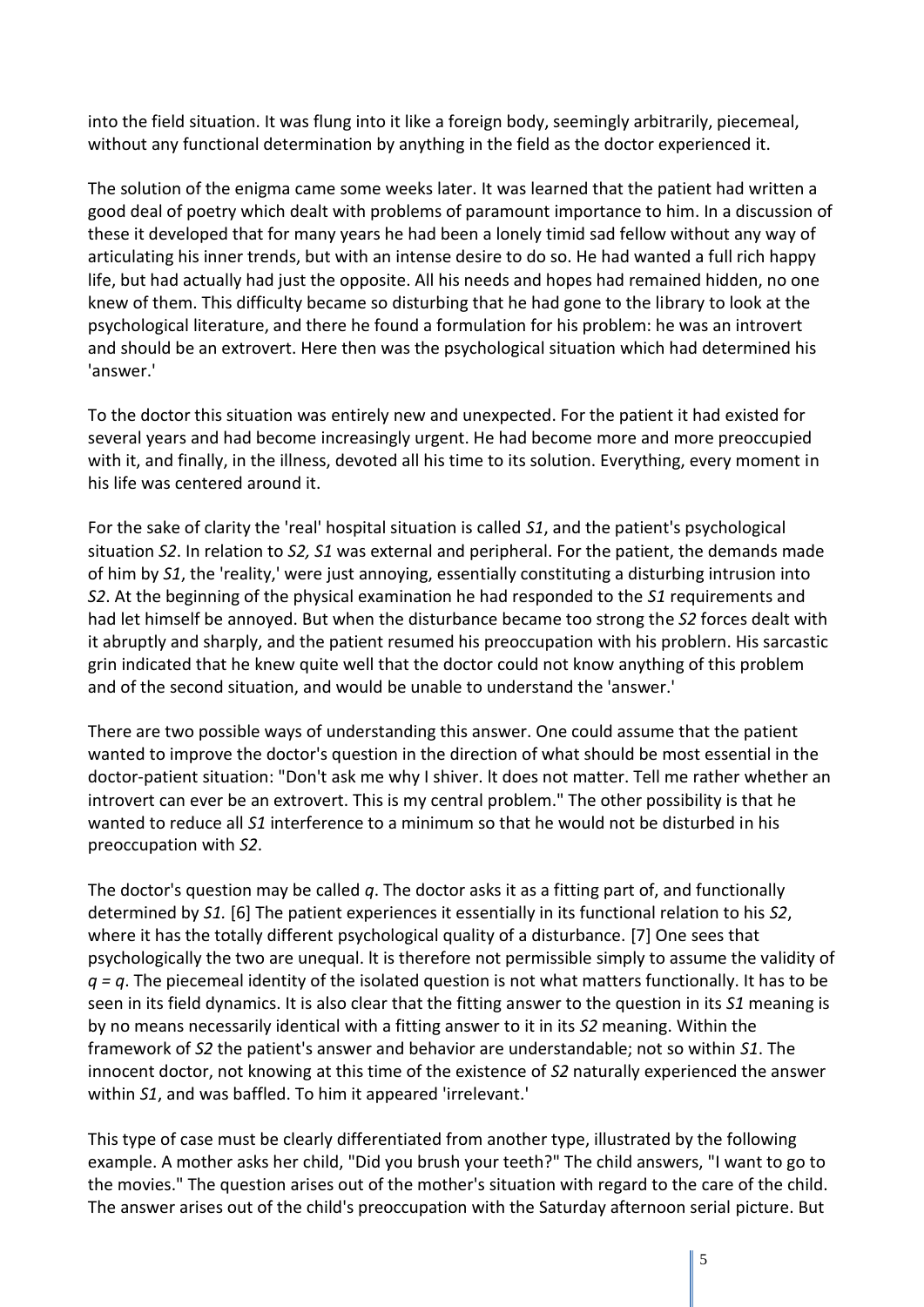in this case both *S1* and *S2* are parts of a common situation in which both live. Question and answer are mutually understandable at once, although they do not fit each other directly. In the case of the patient *S1* and *S2* were not part of any encompassing common situation.

The following paragraph deals with apparently good and simple cases which may, however, be shown to be cases of schizophrenic thinking if analyzed carefully.

"How are you?"

"Fine. I want to go home."

This answer was given regularly by another patient on morning rounds. It deals with the same topic as the question, the patient's health. It continues the question's direction. It seems a good answer. There are three possible ways of understanding it. It could be sound, simple, sincere. The patient might not have realized that he was ill, and, subjectively might have felt well enough. Or, it could be a normal lie. Knowing that he was not well he might have wanted to leave, just as a patient with a physical disorder might want to leave a hospital prematurely.

In this particular case a third possibility seemed to exist. The patient was a young, acutely ill, paranoid schizophrenic, He stated that prior to his hospitalization he had been unjustly fired from his job, that he had been singled out and persecuted by his foreman. [8] Subsequently he felt that people watched him in the street and followed him. It fitted perfectly into his paranoid picture of the world that in the hospital he found himself in a place with locked doors, confined, deprived of his freedom, unable to make decisions. This was his *S2*. The thing to do was, of course, to get out. He knew that the people in charge of the place claimed that it was a hospital, and that he was a mentally ill man who needed doctors. He had been told that he could not be discharged as long as he was sick. He was far from certain that all this was true; it could be pretense on their part. They probably fooled him for some hidden reason. However, theirs was the power, and he had to play their game. In order to get out he had to convince them that he was well. This seemed to be the reason for the answer. One sees that the answer is only apparently simple. lt is simple only as long as one looks at it without realization of its meaning in *S2.* The simplicity is deceptive. The question is not simply *q* but *fq(S1)*, the answer not simply *a*, but *fa(S2)*. [9] The two are logically and psychologically not an innocent good whole, but conceal a cunning bit of trickery. Such instances are usually overlooked in the textbook chapters and investigations dealing with the formal disturbance of thought because the usual approaches do not take into account the fact that they are field determined.

Echolalia and echopraxia, two other very puzzling forms of psychotic speech and behavior, may sometimes be similarly understood. A patient who was a very nice and friendly young furrier suffering from an acute paranoid episode, was convinced that he was being persecuted by his union. He was hallucinated, and very busy listening to the names which his enemies called him. He was constantly preoccupied with his psychotic experiences, and repeated attempts to talk to him were very difficult because of his marked echolalia. On one occasion when his physician had taken him into his office and with a friendly smile asked, "How do you do?" the patient with an equally friendly grin had vigorously nodded his head and eagerly answered, "How do you do?" The doctor now said, "Good morning." The patient repeated, "Good morning." The doctor put his finger to his nose. The patient, nodding and smiling did the same. And this went on. It was, however, noticeable that when the doctor asked no questions and let him alone the patient watched him out of the corner of his eye, and yet at the same time seemed again intensely preoccupied with his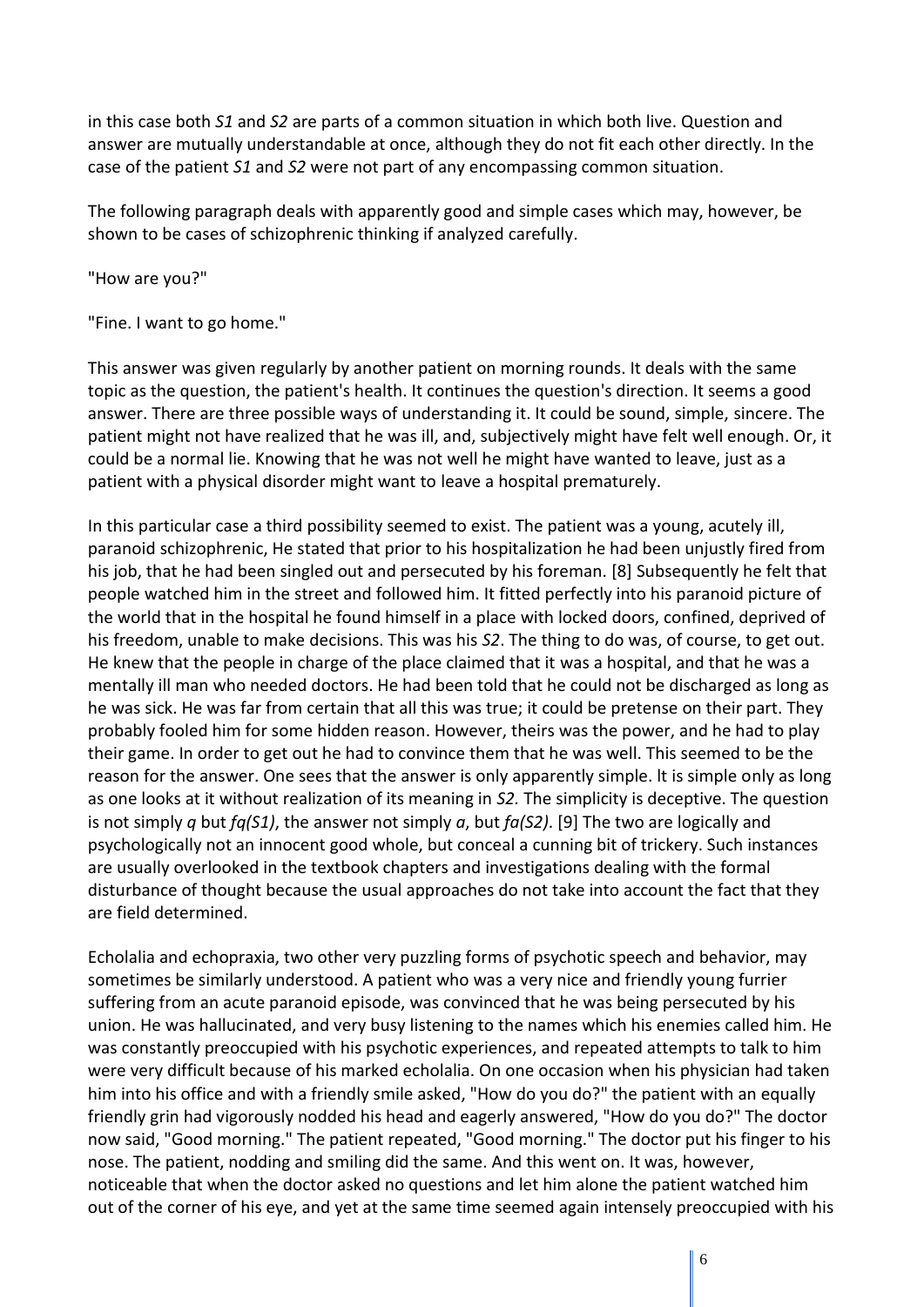psychotic experiences. This observation gave the clue to a possible understanding of what was going on.

The doctor was really forcing the patient into a very complicated situation. On the one hand the patient had to attend to the dangerous events in *S2* which demanded constant concentration and alertness. On the other hand there was the friendly doctor trying to get the patient into a nice social situation within *S1*. [10] Now to the patient, and with regard to his *S2,* the hospital situation was something peripheral, implying a neutral routine which, most of the time, he could follow more or less passively and automatically. But when it demanded more of his attention it constituted an interference in his concentrated functioning within *S2*. This was also true of the doctor's attempt to draw him into a conversation. But since he was peripherally aware that the doctor was a well-meaning fellow, and since he himself was exceedingly friendly and goodnatured, it did not occur to him just to give the doctor the cold shoulder.

This was a dilemma. He had to satisfy the requirements of both *S1* and *S2* although the two situations seemed to be mutually exclusive. Under the pressure of these two conflicting situational needs he hit upon a way out. While he could not rid himself of the urging *S2* forces to meet adequately the *S1* requirements, he could at least enter into a peripheral halfautomatic social relationship with the doctor by repeating whatever the latter did and said, while still being able to be preoccupied with *S2*. While this was not very adequate and certainly strange it served to indicate his good will towards the doctor. In this case, echolalia and echopraxia were in all probability determined as the resultant of the clashing requirements of two heterogeneous simultaneous situations.

Echolalia was recently observed in a case of presenile dementia with moderate brain atrophy as shown by air studies. As far as could be observed, the dynamics here were somewhat different. In this case there was no *S2*. The difficulty was created by the organic handicap. This patient also felt the need to respond to the questioning physician, and to establish some sort of relationship; apparently he very much wanted to do so. But he was too dull, too slow, too much handicapped to grasp and respond quickly and adequately. In this case prolonged handshaking and repetition of the questions or greetings were the best possible way, a stop-gap. At least he did not have to stand mute while he felt the need to respond somehow. Echolalia saved the social situation.

## *Footnotes:*

- [6] q = fq(S1) (read q = function q *of S1).*
- [7] q = fq(S2). It follows that *fq(S1) # fq(S2).*
- [8] Actually he had been dismissed **because of a** general slow-down of business.
- [9] Read a = function a of S2*.*
- [10] The patient's delusions had not spread to the hospital environment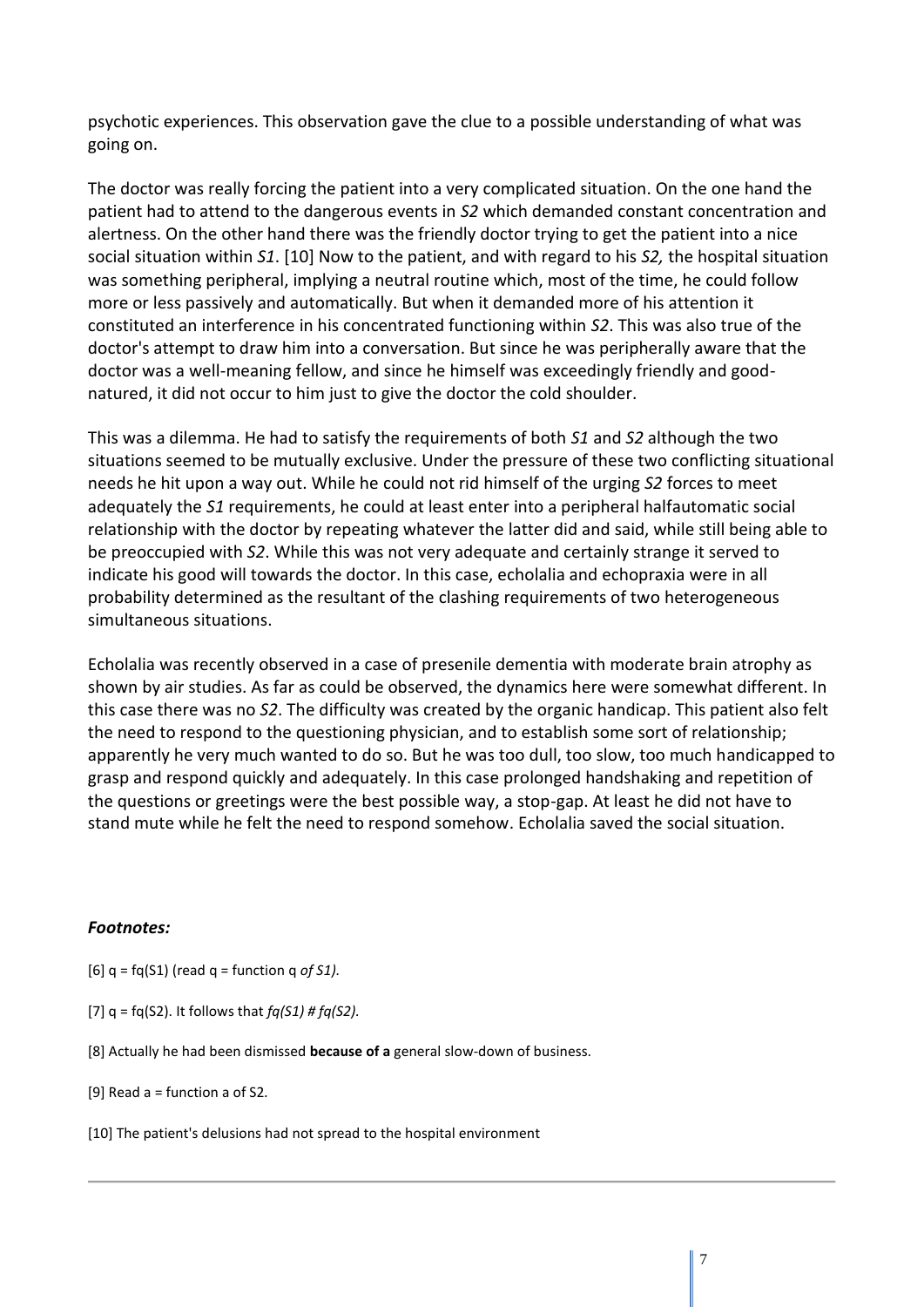Investigators of the formal disturbance of thought have usually undertaken the analysis of their patients' productions by working with the statements piecemeal, in isolation, without regard to the surrounding and determining field constellation. BLEULER [11] did this when he gave the classic theory of schizophrenic thinking on the basis of associationism. [12] More recent investigators of the disturbance of concept formation have used various experimental methods with the same limitations. [13]

Usually the authors did not seriously take into account the fact that even the formal features of thinking are a phase of living, a part-function largely determined by the subject's functional position in, and relation to, his world.

It might be claimed that this piecemeal approach can in some instances be justified. lt can be argued that the normal human being must be able to do, and often does, some straight thinking on an objective problem, quite independent of his own personal situation in the world. In such cases the thinking is determined by only the objective structure and requirements of the problem. In all scientific thinking this is a primary requisite, and many concrete life situations need the same open-minded objective approach. In studying the inner structure and dynamics of such a thought process it is often unnecessary to know anything about the man who did the thinking. In order to understand the solution of a problem in physics or history and to judge its merits one need not know the writer.

There seems to be no reason why this method should not be applied to the analysis of diseased thinking in similar seemingly closed and independent productions. There are, however, two objections to the transfer of this normal method to pathological cases. Even in its application to normal thinking it implies two tacit presuppositions which must be elucidated and which are not necessarily valid for diseased thinking. The first presupposition may be formulated in the following way:

There is given a factual object or problern, *P*, which is identical for anyone who may study it. *P=P*  for thinker *A, B, C . . . N*. Therefore, their thinking on *P* should lead to results which are essentially identical -if not immediately, then after thorough study.

This formulation is questioned by Gestalt psychology which assumes that *P* itself is psychologically not an isolated fact, but is experienced in the functional role, in the situational meaning [14] which it assumes as part of the respective worlds of *A, B, C . . . N*. [15]

Instead of *P=P* for *A, B, C, ..... N*, one must write: *P=fp(SA); P=fp(SB); P=fp(SC); . . . P=fp(SN).*

*P = P* implies that the behavioral worlds of *A, B, C, .... N* are tacitly assumed to be structurally identical at least in that sector of which P is a part; in other words that with respect to *P, A, B, C , ... N* live in the same common world: *SA=SB=SC ... =SN.* There is no doubt that this assumption can be made safely with respect to a large variety of problems and objects. lf two men study some scientific problem such as the phenomenon of elasticity it can generally be assumed that the world of physics of which this problem is a part is very much the same to both, evoking the same clear view of the phenomenon and the same scientific sight of it. The same is true for problems in logic and for a large variety of problems in everyday life. However, everyday life also presents perfectly normal situations where the assumption does not hold true in the sense in which it mostly does in the sciences. The following example may serve to illustrate this: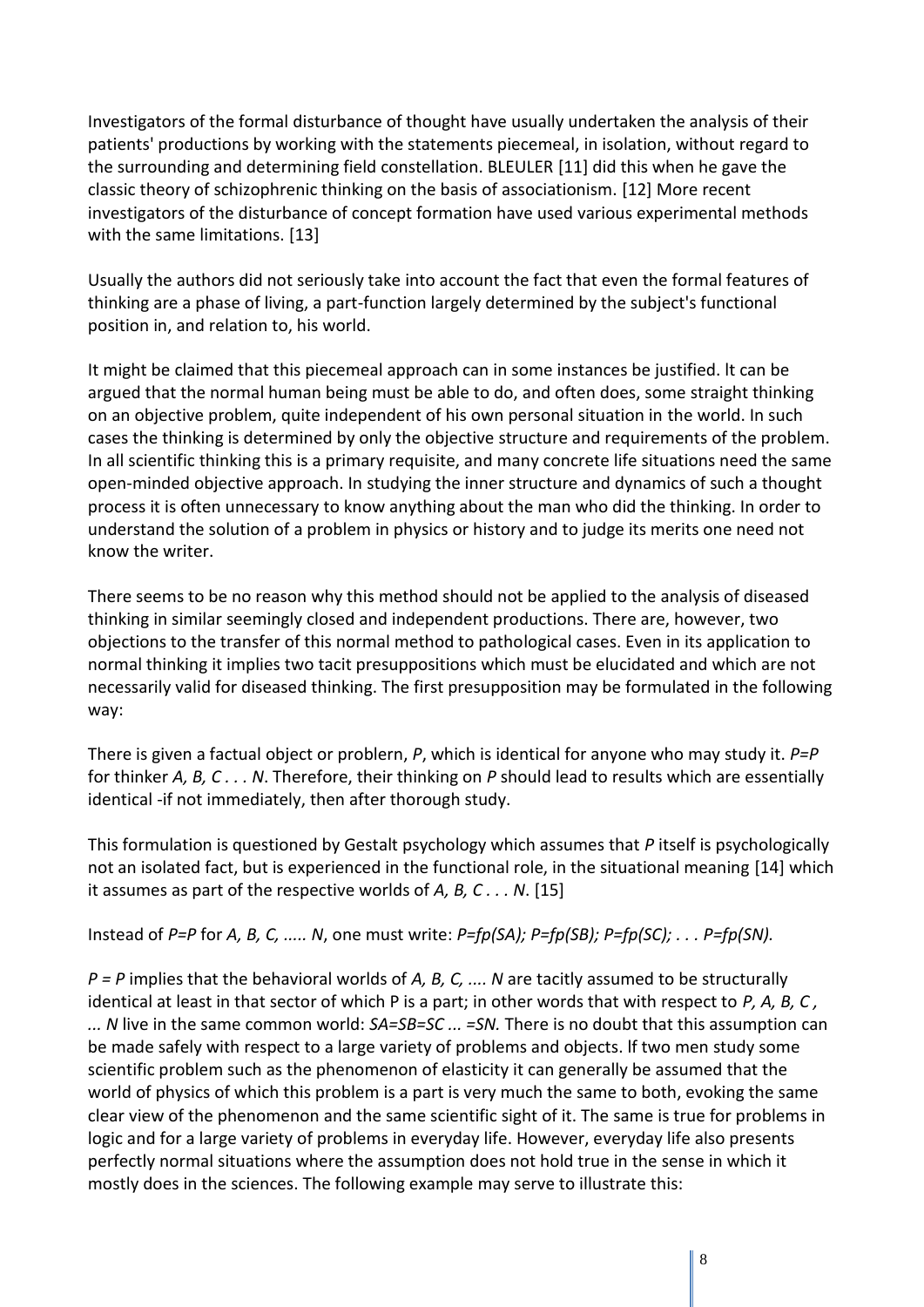*A* is a business man, cool, sober, experienced. *B* is his daughter, protected, young, romantic, somewhat idealistic and inexperienced. *P* is a brilliant, successful young lawyer, known to *A* socially, and also through business transactions, and by reputation in the business world. The girl knows him socially only, and has no knowledge of his professional activities. She has fallen in love with him and is thinking of marrying him. She thinks: '*P* is wonderful, very clever, a brilliant conversationalist. His mind works like a trigger. I hear he is marvellous at his work, witty, unbiased, unconventional. I love the way he looks.....' She speaks to her father who presents his view of *P*: 'Yes, he is handsome, a good conversationalist, clever - and he knows how to sell himself to inexperienced people. But in terms of the business world he is a crook. His legal methods are smart, but dubious. Nobody can prove anything against him - he is too smart for that - but everybody in business knows that he is unscrupulous and tricky. I most certainly object to your marrying him.'

In this case, the presupposed identity of *P* for *A* and *B*, and, to some extent, the tacitly assumed identity of their worlds, are psychologically not valid. *fp(SA)* is a clever brilliant crook; *fp(SB)* an intelligent cultured young man. It is clear that in this case *fp(SA)* is unequal to *fp(SB)*. The inequality of the two is due to the fact that in her world, *SB*, the girl does not experience *P* as a part of, and in his role, in *A*'s larger world. She experiences him in her smaller social world where he is a shining star. She does not know the business world - it is not hers. To this extent *SA* is unequal to *SB*. [16]

In themselves, both the father's and the daughter's ways of thinking are clear, consistent, and flawless - they are cases of normal thinking. This is a comparatively simple illustration of how much such thinking is normally deterrnined by the field situation in which it occurs, and by the relation of the thinking person to his situation and the particular object in it.

The girl's view is clearly wrong, not because the lawyer has not the qualities she attributes to him, but because in her world, *only* this part of the man is visble, and seems to be th whole man: to the rest she is blind. She does not see that these qualities are only part of a larger and more complex whole. The father knows that they really constitute a part of the lawyer's endowment for cunning and success at any price, and sees them in functional togetherness with all the other information he has about him. Centered around a ruthless drive for success these qualities now appear as useful but decidedly questionable tools.



Fig. 5.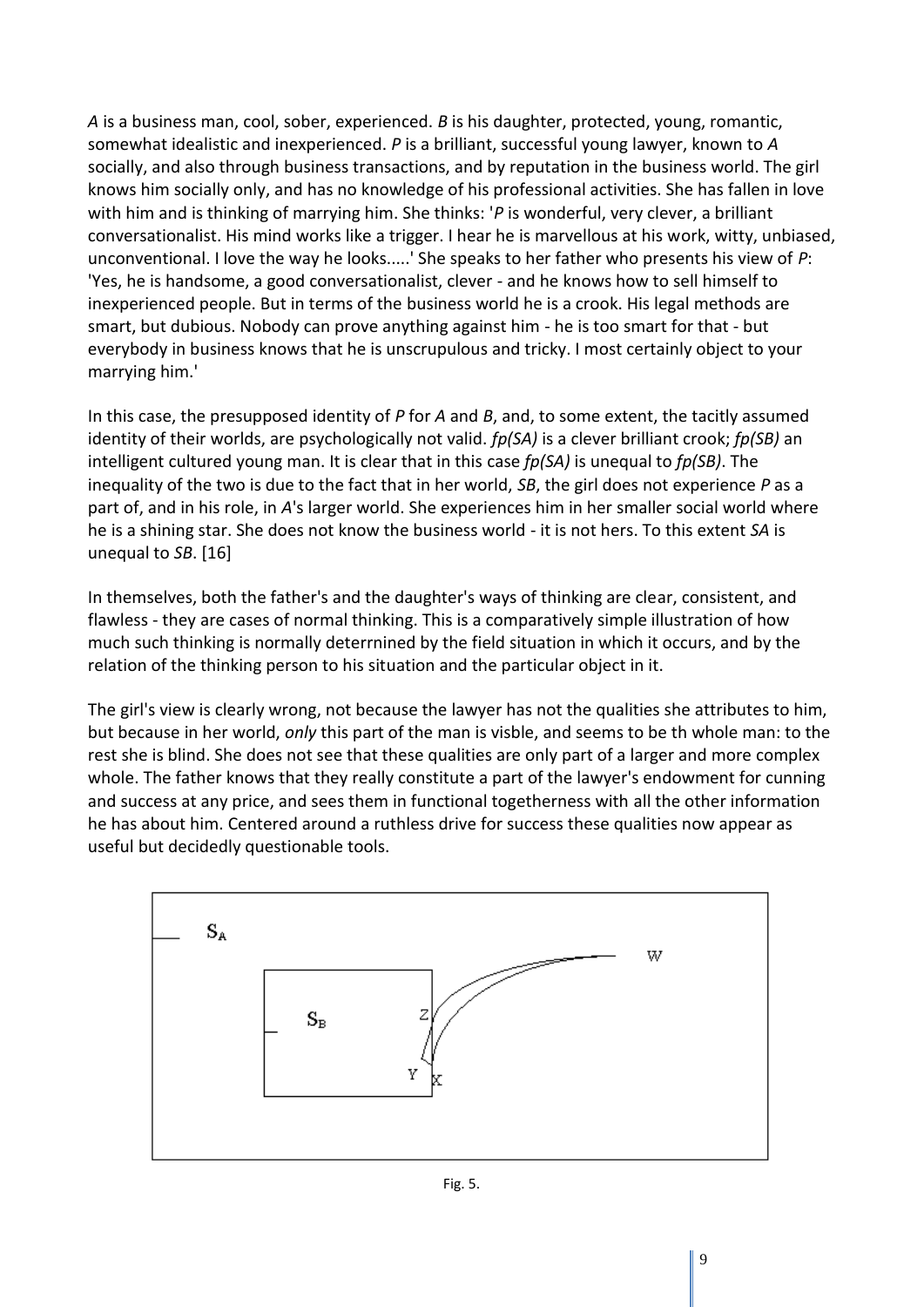Figure 5 may roughly illustrate what is meant. The large rectangle *SA* may indicate the father's world; the small one, *SB*, that of the girl. The triangle *XYZ* indicates the lawyer as he appears in her world; it may represent his social qualities. The girl sees only the triangle limited by the sides *XY, YZ, ZX.* The father in his larger horizon sees that this is no triangle but a very different figure, *WXY*. *XY* is its short side; *YZ* constitutes an arbitrarily cut-off piece of the arc *YW*. The functional meaning of these parts is entirely different if they are seen as parts of the whole, *XYZ,* or of the whole, *WXY*; and despite the piecemeal identity of the parts the two wholes are radically different in both cases. Correspondingly, the father admits that the lawyer has the features observed by the daughter, but, if seen as parts of the larger whole their functional meaning is different from that which they have within the smaller whole. Accordingly, there is a radical difference in his view of the personality as a whole.

This is a very simple case. The essential difference of *SA* and *SB* is only one of more or less: the former is larger than the latter. In many other cases, and also in this one if one considers the girl's love as a factor, the difference between the two worlds is not only a difference of size, but of structural quality, of whole-dynamics and atmosphere. The example was chosen to show in a simple way what role differences of structural view may play even if they are only based on a more or less of knowledge.

Such cases are frequent and often occur in normal life. If the analysis of normal thinking would take them into account it would have to allow for the differences of the subjects' behavioral world as decisive for the differences in their thinking.Thinking is not an isolated piecemeal event. It is determined by the behavioral field in which it occurs, by the thinker's relation to life, his view of the world and its parts. In certain issues this may be of crucial importance. Not all people have the same world.

The second of the two tacit assumptions referred to above is the following. Within the common world presupposed in the first assumption there is assumed to exist a very special relationship between the thinking subject and his object or problem. It is assumed that he will approach his problem in an objective manner, focussing on it and not on his own troubles. If he does not do so the result will be poor thinking and mistakes in logic. He is supposed to look at his object with open eyes, without prejudices, and his self is not to intrude. The subject-relationship is to be centered on the object, the structure of the thinking process is thought to be determined by the structural requirements of the object itself.

This is an ideal situation. Fortunately there are people who do approach some problems in life and science in this way. But it cannot be taken for granted that this subject-object relationship prevails in all instances of normal, let alone pathological, thinking. Very often thinking is not only centered on the structural requirements of the objective situation but on field conditions involving the subject which may be of so serious a character as to make him incapable of dealing with a present problem as an independent whole, on its merits alone, in sharp separation from what is important and urgent to himself. Here belong not only the more trivial cases of so-called wishful thinking. Here belong the sometimes tragic cases in which the serious and vital structural qualities and requirements of the subject's relationship to his world, influence and mislead him in his thinking and make him unable to focus objectively on a present question which, to others, may seem simple enough. He may not be able to grasp its simple objective features, as they 'cannot be the whole truth.' An example is furnished by those who after violent revolutionary changes in their country just cannot accept these changes as reality.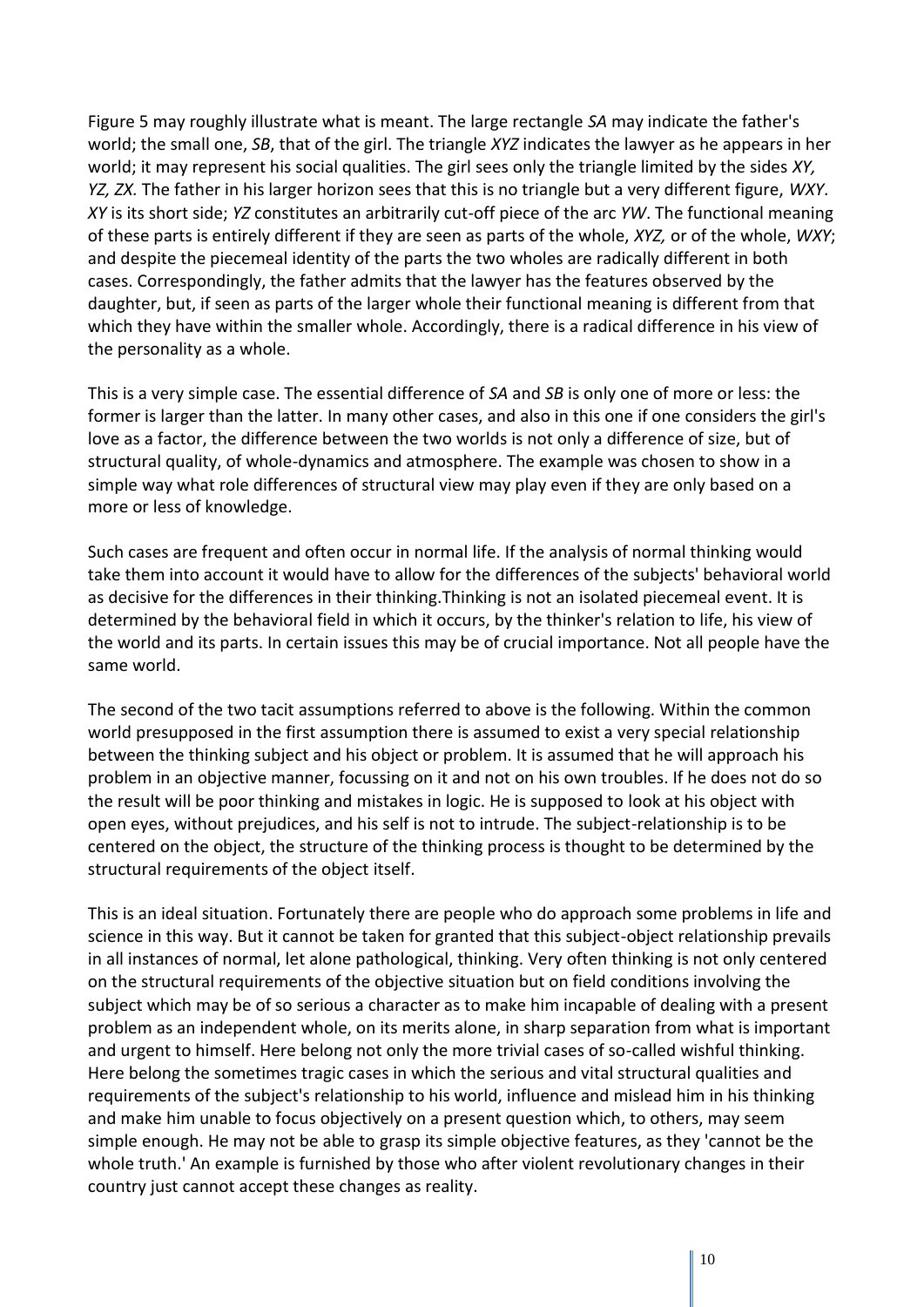A sixty-six year old, well-to-do Jewish merchant of honest, rugged stock, came from a family which had lived in Bavaria for generations, and which had acquired honor and leadership in the community. All his life he had been deeply rooted in the land, the culture, the customs and dialect of his corner of the country. With the advent of Hitlerism he was suddenly informed that he was a foreigner who did not belong and should leave. This could not really become part of his thinking. In his view Hitlerism itself was the foreign thing that did not belong to his mountains, to the country of Durer, to his honest, straight-thinking neighbours and friends. He could not grasp its seriousness and reality. It could not possibly be part of this field; it would surely pass. He doggedly refused to leave, until in 1938 he was sent to a concentration camp. There Hitlerism became real for him. He finally managed to emigrate, a confused broken old man.

In such cases the result of the thought process is not simply determined by the object alone, and cannot be understood unless something is known of the subject, of his relation to life and to his behavioral world. The place and role which the object assumes in these contexts must be known.

#### *Footnotes:*

[11] BLEULER, Eugen, Dementia Praecox oder Gruppe der Schizophrenien. *Handbuch der Psychiatrie* [ed. Aschaffenburg, spezieller Teil. 4. Abteilung, 1.Hälfte.]; Leipzig and Vienna, Franz Deuticke, 1911 (xii and 420 pp.) - in particular, pp. 10-11.

[12] BLEULER, Eugen, *Text Book of Psychiatry*; New York. Macmillan, 1934 (xviii and 635 pp.) - in particular, pp. 77-82.

[13] VIGOTZKI, L. S. [translated by Jacob KASANIN), Thought In Schizophrenia. *Arch. Neurot. and Psychiat.* (1934) 31:1063-1077.

HANFMANN, Eugenia. Analysis of the Thinking Disorder In a Case of Schizophrenia. *Arch. Neurol. and Psychiat.* (1939) 41:568-579.

HANFMANN, Eugenia, and KASANIN, Jacob. *Conceptual Thinking in Schizophrenia*; New York. Nervous and Mental Disease Monographs, 1942 (vii and 115 pp.).

HANFMANN, Eugenia, and KASANIN, Jacob, An Experimental Study of Concept Formation in Schizophrenia. *Amer. J. Psychiatry* (1938) 95:35-48.

[14] DUNCKER, Karl, Ethical Relativity? An Enquiry into the Psychology of Ethics. *Mind* (1939) 48:39-57.

[15] Reference footnote 5 [item 2]; p. 27 - Kurt KOFFKA introduced the distinction of "geographical" and "behavioral" environment. This dlscussion is, of course, concerned only with the latter, and with the role *P* plays as its part. [16] She may also be so deeply in love that she becomes unable to organize her picture of him in the direction of *fp(SA)*; the strong forces of her infatuation prevent it.

If one is asked who Epaminondas was, it is tacitly assumed that he will see this question as a historical one, just as he learned it in school, and that he therefore will assume the 'objective' relationship to the problem. While this assumption would be valid in most normal cases one cannot take its validity for granted in the world and attitude of a schizophrenic. He may not be at all interested in the objective historical rôle of Epaminondas; for him Epaminondas may assume an entirely different situational meaning.

For these reasons the second tacit assumption of problem-centered objective thinking cannot be transferred from the study of certain normal thought processes to that of diseased ones.

BLEULER [17] uses a characteristic example. He had asked a schizophrenic patient: "Who was Epaminondas?" and the patient gave the following answer:

*Epaminondas was one who was powerful, especially on land and on sea. He conducted great fleet manoeuvers and open sea battles against Pelopidas but was defeated in the second Punic war due*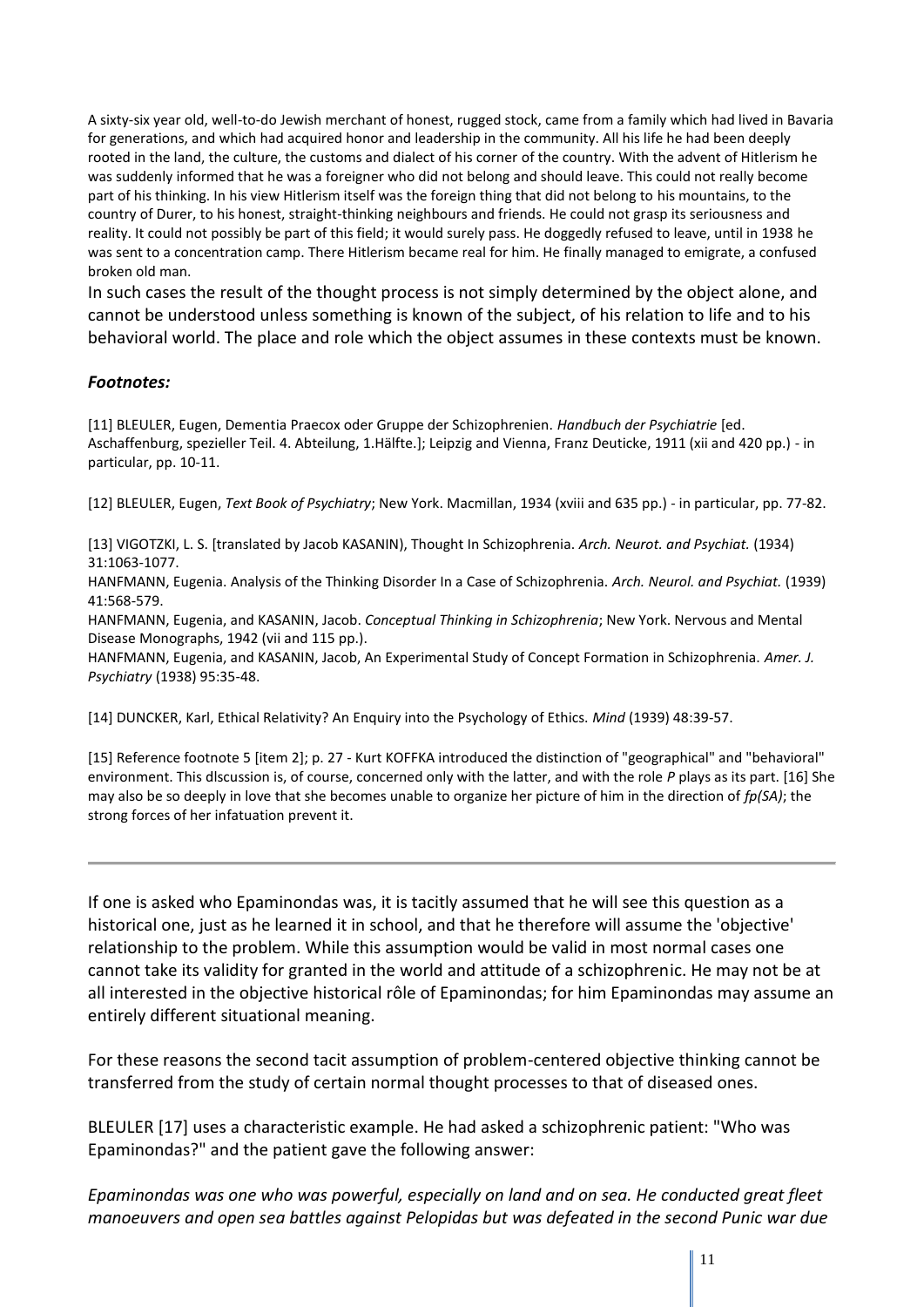*to the foundering of an armored frigate. He wandered from Athens to the forest of Mamre in ships, there brought Caledonian grapes and pomegranates, and overcame Bedouins. He besieged the Acropolis with gun boats, and caused the Persian garrison to be burnt as living torches. The man who later became Pope Gregor VII - eh - Nero followed his example and due to him all Athenians, all Romanic-Germanic-Celtic clans who had not taken a stand favorable to the priests were burned by the Druid on Corpus-Christi day as a sacrifice to the sun god, Baal. This is the period of the stone age. Spear points of bronze.*

BLEULERs question concerned a fact of ancient history. The answer was definitely prescribed by the facts themselves. There was apparently no place for any intrusion of the personal psychological situation of the patient. Therefore BLEULER assumed that the answer could be studied piecemeal, on its own intrinsic merits, simply by comparison with the right answer. This comparison, he assumed, would give a satisfactory list of the 'mistakes' which the patient had made.

The fact that schizophrenics live in a world of their own was, of course, known to BLEULER, and was described by him as autism. He also was aware that this influenced their thinking rendering it autistic or dereistic. However, this general knowledge did not enter into his chapters on the formal disturbance of thinking in any concrete manner. Here he proceded piece-meal, treating thinking as an isolated faculty.

With regard to the example BLEULER says: [17] "The thoughts are kept together by a sort of governing concept, but not by any idea of direction or goal. Thus it looks as if concepts of a certain category . . . . facts from ancient history - had been thrown into a pot and thoroughly mixed by shaking; and as if they had then been picked out one by one, just as chance would have it, and had been connected with each other by grammatical forms and some ideas."

Nothing is said about the patient's world, his life, his personality.

This approach is essentially that of classic associationism. For BLEULER, a thought normally consists of a number of heterogeneous, isolated, piecemeal items secondarily linked together by associations according to the blind experience of their past repeated coincidence. Whether or not there is any inner logical reason for the togetherness of just these items, whether objectively their contents fit together or not, does not even become a problem. Starting with this viewpoint, BLEULER does not stop to look at the whole-qualities of the answer except for his use of LIEPMANNs "governing concept." [18] He immediately breaks the answer into its pieces, focusses on the associative links between them, and finds them disturbed throughout. Not looking at the whole, he fails to see the positive factor which consistently determines the direction of this disturbance. He is therefore forced to the conclusion that it looks like a chance effect, and he can only see the negative side of the alteration.

Because of the limitations of space other approaches must be dealt with briefly. The various experimenters dealing with concept formation, for the most part treat the problem in isolation from the patient's life and personality. They do not investigate the psychological significance of the concrete experimental situation for the patient. One therefore learns what the situation meant to the experimenter, but one does not know what it meant to the patient. Probably the meanings are not the same. Yet, to know what it meant to the patient is most important in understanding the results. Similar problems arise in regard to related investigations of "concrete and abstract" behavior. [19] It may be indicated, however, that from the point of view of Gestalt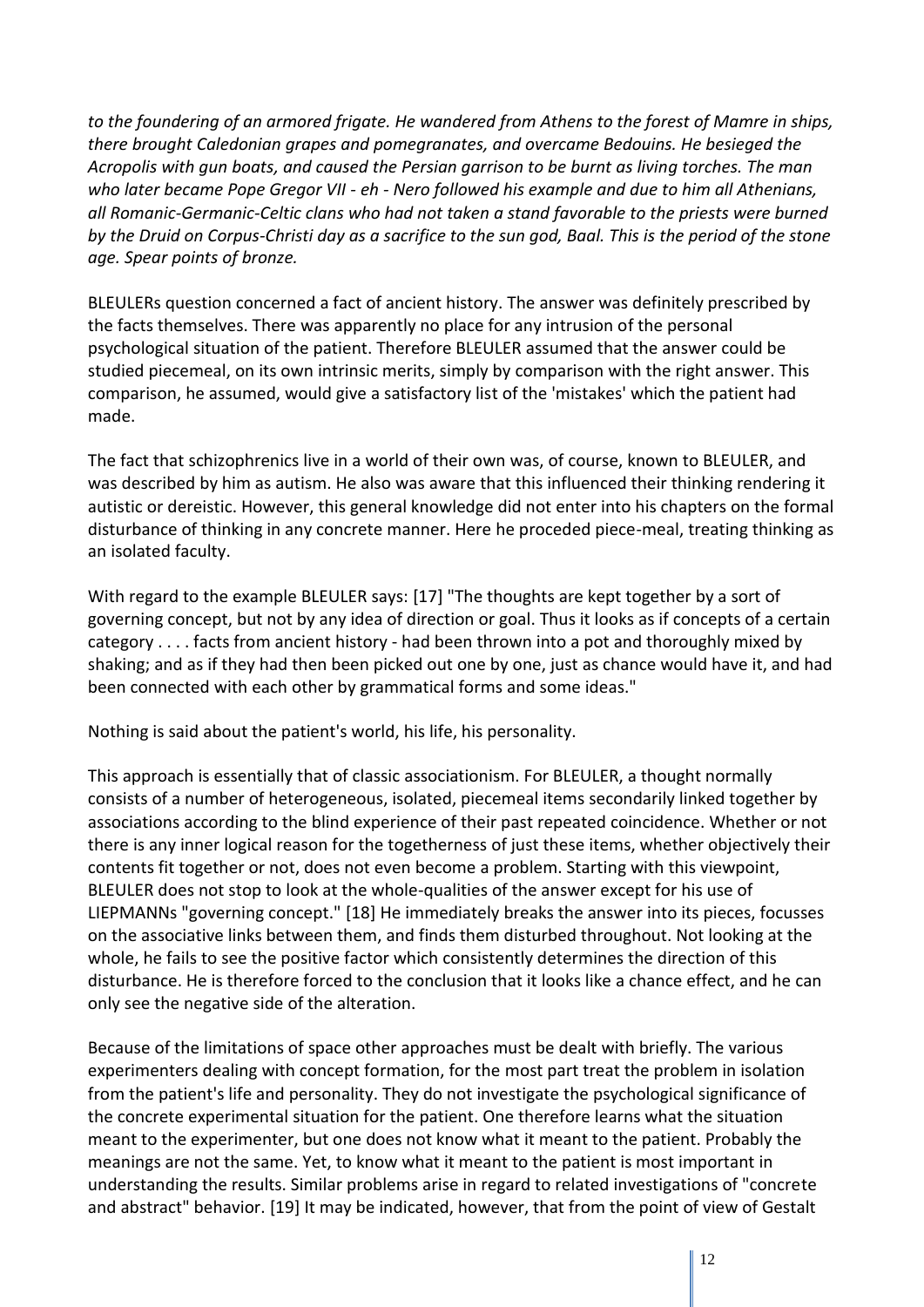theory, in large measure the results seem to be connected with the fact that the authors focus on the Aristotelian or the associationist idea of concept. Their finding that schizophrenics and children have trouble with the formation of this sort of concept may possibly, in the main, be due to the fact that it is a piecemeal and late artefact of culture which seems easily lost in psychoses and has not yet been forced upon sensibly thinking children. [20]

The psychobiological approach [21] contains some views which tend in a direction similar to that of this paper, particularly in regard to the stress laid upon the social situation between patient and interviewer. But it seems to this writer that the concrete features of the patient's field situation and inner tendencies are not taken into account sufficiently - so that in the end the thought disturbance is again considered only in its intellectual aspects. The result is a listing of mistakes, such as asyndesis, interpenetration, and others.

Orthodox psychoanalysts claim to have gone farther. According to them, such thinking cannot be taken in isolation, at face value, but must be analyzed in the light of the underlying emotional situation. But this similarity with Gestalt psychology is only apparent. For while psychoanalysts state that thinking must be dealt with in relation to the psychological situation of the 'whole personality,' adherents to its classical form, at least, seek this situation exclusively in an *S2*, which has always one and the same characteristic nature. Essentially it consists of variations on one type of problem, the various states of the unconscious libidinous development and the unconscious libidinous wishes. At bottom, despite all variations, the world is centered in the same way for everybody: it is an aggregate of situations and objects of essentially libidinous meaning.

But Gestalt theory makes no assumptions as to the nature of the material contents of either *S1* or *S2*. It stresses the fact that the formal dynamics of both are whole-dynamics which in different cases may concern different basic issues. The emphasis is laid on the fact that the disturbance is primarily due to the change in the structure of the patient's world and field situation. The Epaminondas example itself contains strong evidence for this.

If one reads the production as a whole without making the two tacit assumptions and without definite expectation of what the answer should be like, and without prejudice, as if it were a new and strange poem, one feels - yes, this is 'sick.' It contains things which are clearly disturbed, illogical, inconsistent. But there is something besides these negative features. Seen as a whole the answer is pervaded by a powerful, strange, unsound mood, an unexpected atmospheric wholequality. There is a breathless piling up of big events, a trend towards the violent and grandiose. One senses an urgency in the patient to get at something gigantic, a fury which explodes the objective structures intended by the question, distorting them to the point of becoming grotesque. But despite the bizarre result one feels the consistency of the underlying frenzy throughout the whole.

This grandiosity is qualitatively very different from the quiet grandeur which pervades the historic story of Epaminondes. There one finds an unassuming glory, the attainment of which was not the motive of his actions; he is not pictured as a vainglorious raging hero, but as a quiet citizen doing his duty. The patient's grandiosity is very different; it is violent, hectic, distinctly distorted.

There is method in this madness. This new trend imposes upon the whole a law of its own, impresses its own character and whole-dynamics. At the outset a simple question-answer system is intended. The question clearly states the topic, and, making the two tacit assumptions, sets the direction: it requires an objective historical report. In response to this requirement the patient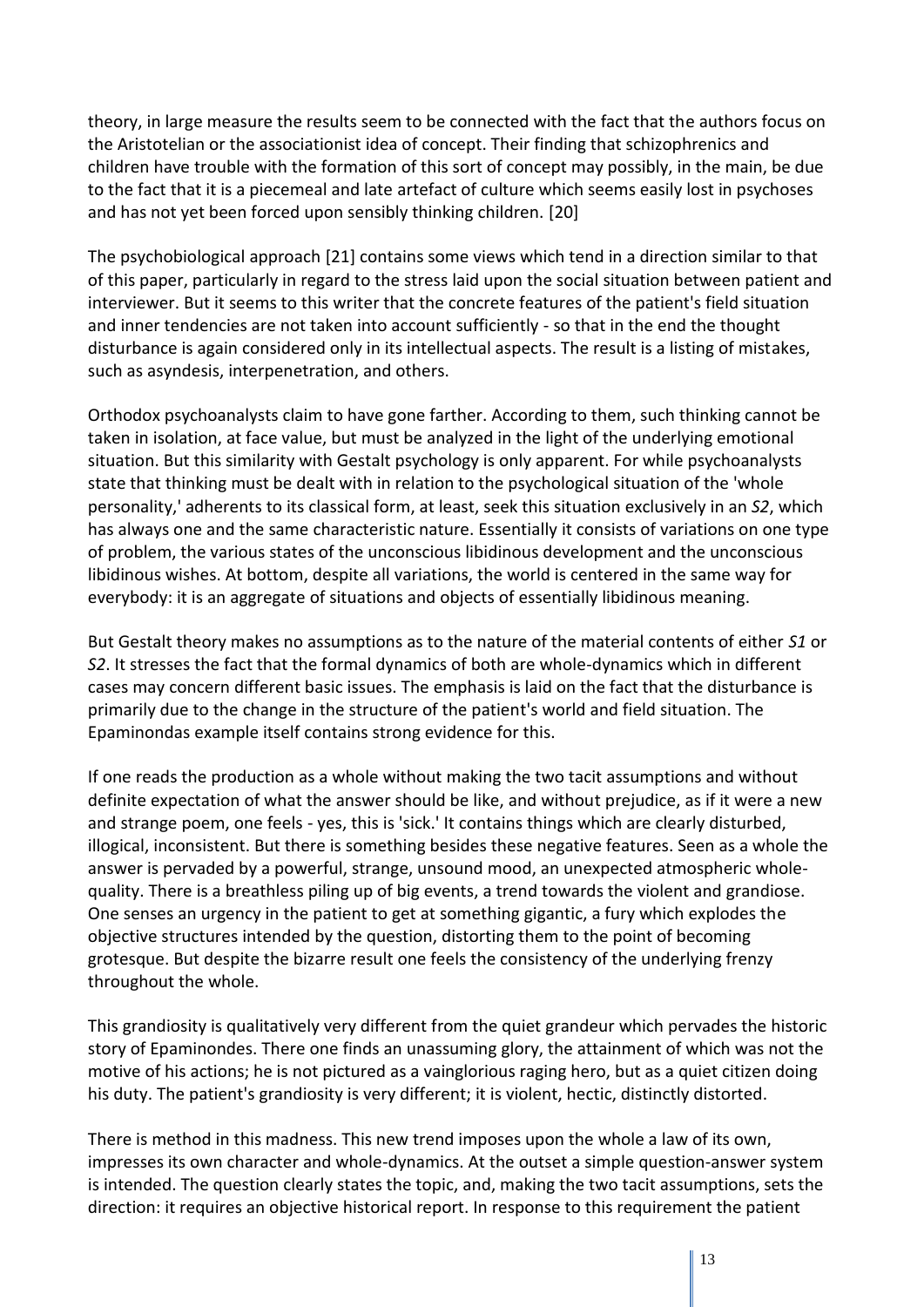starts as if he were going to give just this: "Epaminondas was . . . . " But something happens. The mood just described seems to have the nature of a second powerful vector which interferes with the intention of the question. Under the pressure of this second vector the answer deviates in a new direction. Instead of just telling who Epaminondas was the patient drives in the direction of showing that he was involved in tremendous events. Epaminondas becomes a figure of exaggerated might and grandeur. As the statement goes on the second vector becomes stronger and more dominant until towards the end it alone determines what has to be said, until even the original topic is abandoned since it is too small to carry the burden of what the patient is driven to convey. New horizons open which, to his feeling, are more essential, although they have no longer anything to do with Epaminondas and with the intentions of the question. But whatever is said is pervaded by this new whole-quality, the mood. As the statement proceeds the mood builds an internal crescendo until at the end the patient no longer forms complete sentences but just flings fragments of sentences in its direction. *Fig. 6* may clarify what is meant: the original vector of the question-answer system and the second vector are entered as the two axes of a system of coordinates. The statement then appears to assume the shape of a curve rapidly approximating the direction of the second vector.



Fig. 6.

This new mood appears to originate in the characteristic features of the behavioral world of the patient. It is clearly not the same as that of man's common 'reality.' WhiIe not much is known about the patient one feels that his view of these things is centered differently. It is for some reason centered on and around this trend toward the grandiose of which everything becomes bearer and function. The question flung into this new situation assumes a different functional meaning [22] from that which the questioner, in his situation, intended. [23]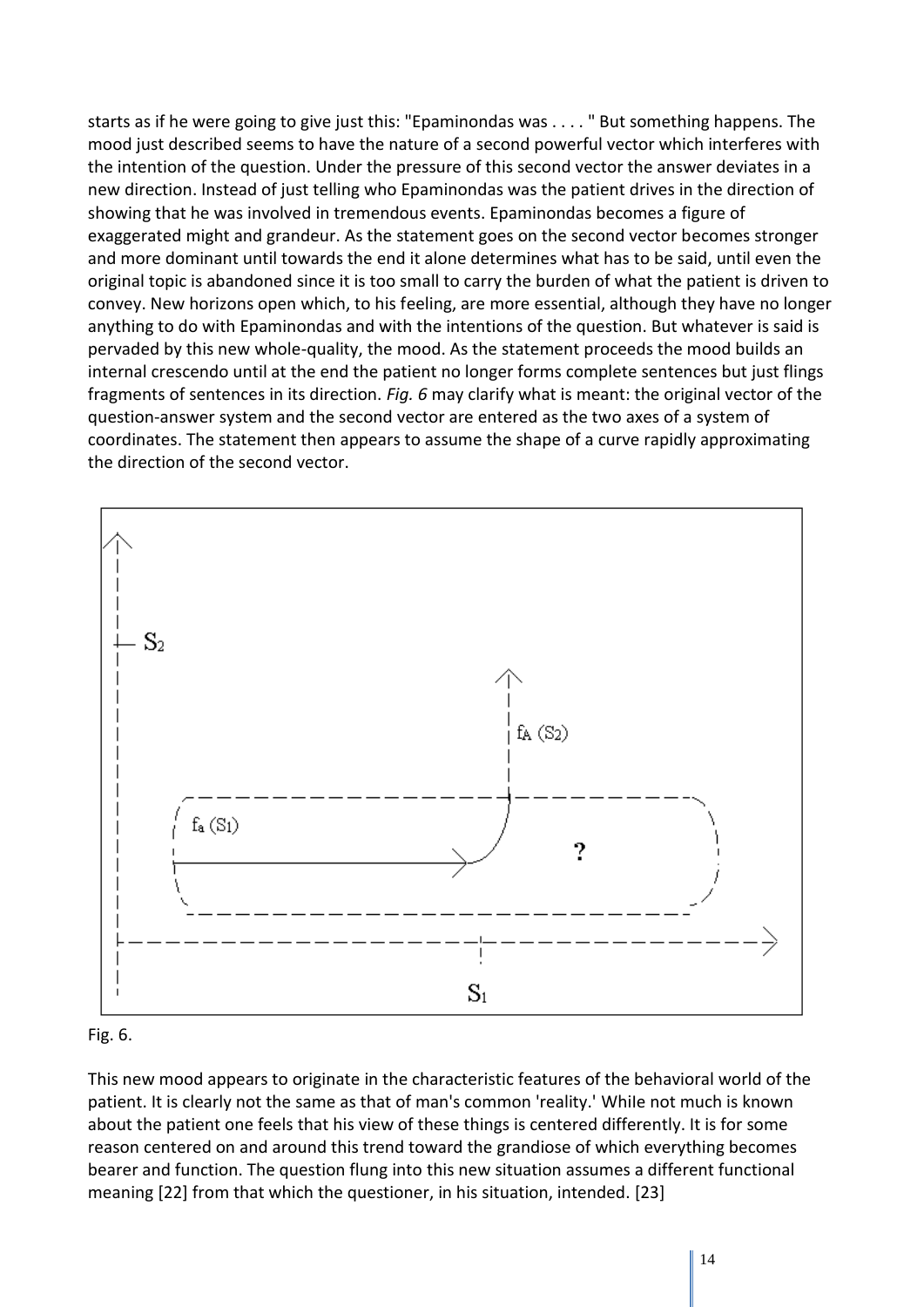[17] Reference footnote 11; p. 11. My translation.

[18] LIEPMANN, Hugo, Über Ideenflucht. *Sammlg. zwangl. Abhandlg. a. d. Gebiet d. Nerven- und Geisteskrkh.* (1904) 4 (Heft 8):1-84.

[19] Quotations from Eugenia HANFMANN, reference footnote 13; item 2.

BOLLES, Marjorie, and GOLDSTEIN, Kurt, A Study of the Impairrnent of "Abstract Behavior" in Schizophrenic Patients. *Psychiatric Quart.* (1938) 12:42-65.

GOLDSTEIN, Kurt, and SCHEERER, Martin, Abstract and Concrete Behavior: An Experimental study with Special Tests. *Psychol. Monogr.* (1941) 53 [2]:1-151

[20] WERTHEIMER, Max. über das Denken der Naturvölker. Zahlen und Zahlgebilde. *Zeitschr. f. Psychol.* (1912) 60:321- 378. Refer to the English abstract in Ellis, Willis D., reference footnote 3, pp. 265-273.

[21] CAMERON, Norman. Reasoning, Regression and Communication In Schizophrenia. *Psychol. Monogr.*1938) 50:1- 34.

CAMERON, Norman, Schlzophrenic Thinking in a Problem Solving Situation. *J. Mental Science* (1939) 85:1012-1035.

[22] fq(S2)

[23] fq(S1) -

Immediately two new problems are presented. First, what does this recentering mean and imply? Second, there remain disturbances in the detail of the production which the mood factor alone does not sufficiently explain.

In this paper the answer to the first problem must be brief although it is concerned with important problems of personality dynarnics. Gestalt theory maintains that thinking is no isolated process but is concretely determined by the whole-relation of the person to his behavioral world. It will be recentered when the whole-relationship requires it.

In this connection the term 'recentering' means essentially the following simple and not infrequent human experience: in the course of the development of a human being and of his relationship to the world and to himself in it, critical episodes sometimes occur in which a sudden radical reorientation is vitally needed. The previous view of life, world, one's self, becomes untenable. Some facts, some experiences, some inner developments occur which do not fit in with the old orientation but demand a restructuring of one's view of the world and one's self in it, a widening, narrowing, or changing of the horizon, often a shift of emphasis as to what really matters in life. One has to find oneself anew. Puberty and adolescence frequently give rise to such crises, but adulthood is by no means free of them. These crises often bring with them moments of great intensitv, of strong new moods, amazing revelations and discoveries. Sometimes at first there is searching; the new view is only slowly organized and crystallized. Sometimes the new organization occurs precipitately, within a few days or weeks.

The direction of this recentering varies: the following examples will clarify what is meant. It may go in the direction of suddenly discovered personal freedom, of the throwing off of inner and outer shackles and prejudices, of newly acquired independence and fresh originality in confronting the world. It may lead to an ethical reorientation or to an intensified religiousness which becomes the firm center of one's relation to his world. In other cases it may lead to a sort of delicate and romantic *Innerlichkeit* in which one is gently but strongly and securely rooted. Still others may break through into a life of rich adventure, with excitement and *joie de vivre* and a penchant for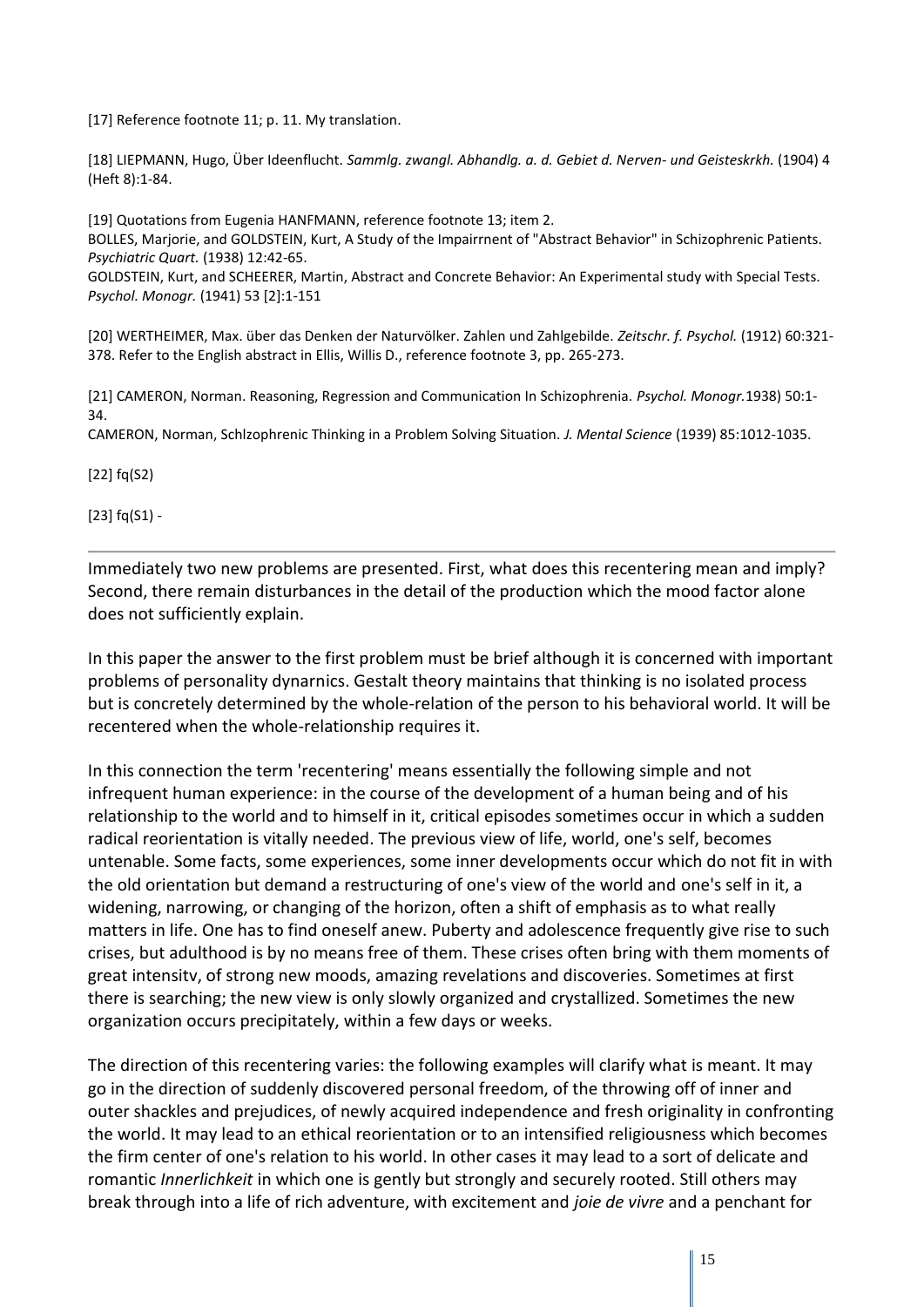great doings; they no longer want to bother with the pettiness of everyday life. There are many other possibilities.

The vital need for such recentering and restructuring of the perception of life and world presents one with a concrete job. Detailed processes must take place again and again if the recentering is to result in a liveable, concrete, and consistent view of life and world, compatible with the objective data and structures of the world, as well as with the psychological needs of the person. Every important part of life has to be worked in consistently with the intended new view of the whole: there has to be constant testing of the objective facts to see whether they will fit into the recentered view or whether they will resist it due to their own inner independent structure and organization. The job may sometimes require the originality of an artist, true productivity and creativeness. Therefore, such recentering crises often demand strength and time, persistence and vigor. This is especially true because in such moments the organism frequently undergoes a severe strain.

Clinically one frequently gains the impression that in the very beginning of an early schizophrenic process the patient has reached a stage in his development where he is inescapably confronted with some such far-reaching psychological job. Sometimes this is due to changes in the field; the subject is put under stress in the direction of having to meet new situational needs which demand an important change of outlook and attitude. [24] In other cases the patient's inner development itself may have reached a stage where a new phase, an energetic change of the personality is required: the development pushes forward, it wants to go ahead. This seems to have been the case with the 'introvert' patient who experienced the urgent and vital need to change in the direction of becoming a happy 'extrovert.' In the following the repercussion of such situations on thinking will be discussed.

Difficulty with respect to the working out of the detail, even if the new whole-trends are clear, may be encountered, The demand for psychic energy may be too great at a moment of frequently great strain. There may be a lack of strength to see it through; the subject may be too weak, too easily exhausted, too 'asthenic' to accomplish the job in its concrete detail. Again there may be a lack of necessary intelligence, talent, and versatility with which to discover the concrete possibilities of recentering and fitting in the facts and problems of life in the required direction. Or, the intended direction of development may be so extreme, so rigid, so extravagant as to clash with the objective requirements and structures of essential data of the world; this may then require a compromise, a modification of direction of the recentering until something liveable results. In such cases the demands for patience and tenacity, but also for elasticity and plasticity, may be especially great.

If the inescapable need for recentering clashes with one or some of the above-mentioned obstacles, or with any others, a tense situation may arise. There may be no other way out of the dilemma for the patient than to disregard, simply and brutally, those problems of concrete detail which create difficulty. He no longer can afford to bother with the tedious job of reaching consistence throughout. He distorts and forces resistive details into the centering against their inner structure in order to salvage at least the possibility of realizing the main trend of the new whole in its original purity and intensity and direction. If the structural details of the problem with which one is struggling do not lend themselves to easy recentering they are violated with complete disregard for the resulting inconsistencies - as long as the whole-trend remains clear and outspoken.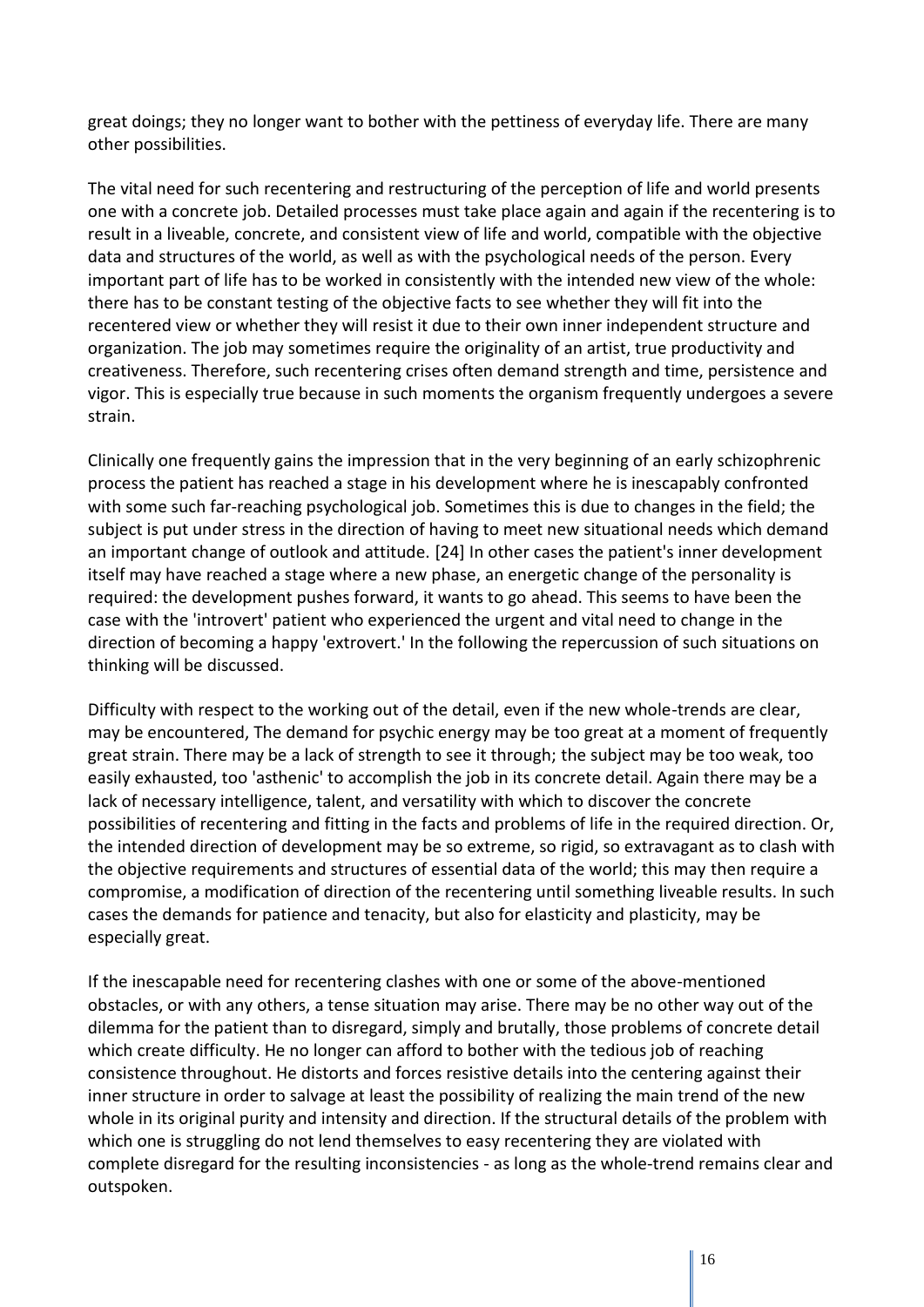In this manner the person - no Ionger healthy, and overwhelmed by strong forces within himself achieves a peculiar form of pseudo-freedom from the concrete structural requirements of the detail of the world, from the specific needs of logic, plausibility, consistency - but also from bis own inner personal limitations. The resulting contrast between the mighty, free sweep of the whole, and the poor, mixed-up shambles in the detail, makes for the grotesque and sorry impression which one so frequently experiences when observing schizophrenic behavior, and thinking.

BLEULERs patient does not make any consistent attempt to bother with the realities of the Epaminondas story. Whether the story will lend itself to being toId in his prevailing mood direction is not even examined. The effort to recenter it quickly but consistently so that a new flawless structure will result which will be consistent with both the facts and his new mood - this effort is not made, or it fails. An analysis of the correct answer to BLEULERs question will show the concrete requirements with which the patient was confronted, and will make clearer the nature of his difficulties.

Someone who thinks clearly could give the following correct answer: 'In the middle of the fourth century B. C. a series of wars occurred between the ancient Greek states. One of these was the war between the Thebans and the Spartans who had wrongfully attacked. The Thebans were led by Epaminondas who, by his masterful generalship, managed to achieve the two famous victories of Leuktrai and Mantineiai. He was faithfully assisted by his friend Pelopidas. Epaminondas lay dying on the battlefield when he was notified that the enemy was retreating. His last words were, "I leave two immortal daughters, Leuktrai and Mantineiai."'

On close examination one can see that this statement has a clear inner structure. First, all facts are given as parts of one large encompassing whole: they are facts of history. Second, history has large subdivisions: these facts belong to ancient history. Third, this again has subdivisions: the facts are part of ancient Greek history. Fourth, this again can be divided into a number of phases: these facts are concerned with the interstate wars. Fifth, the war of Thebes was an important orte of these. Sixth, Epaminondas is known in, and because of, his central functional role in this war. All facts concerning him are given in structurally clear succession and development.

This organization has a sort of modified *figure-ground* structure in which the fifth and sixth points of the answer constitute the figure which is placed in the immediate background of ancient Greek history, which in turn is itself embedded in vaster historical contexts. This is the organization of the mental picture which is clearly conveyed in a good answer.

The good clear organization of such thought figures implies features of consistent *grouping*. Structurally there must be clearcut boundaries between the various parts, between figure and ground. Figure and ground must respectively include those facts which belong, and exclude those which do not. These facts must be presented in their function in the structure of the context as a whole. The figure must be placed into its structurally required place in the background so that one can see clearly the larger context of which it is a part, and what essential functional relation it has to it.

To do such thinking means clear and consistent dealing with the dynamic structure of the whole in which each part must have its fitting place, its logical function, and its meaningful clear relation to the other parts. [25]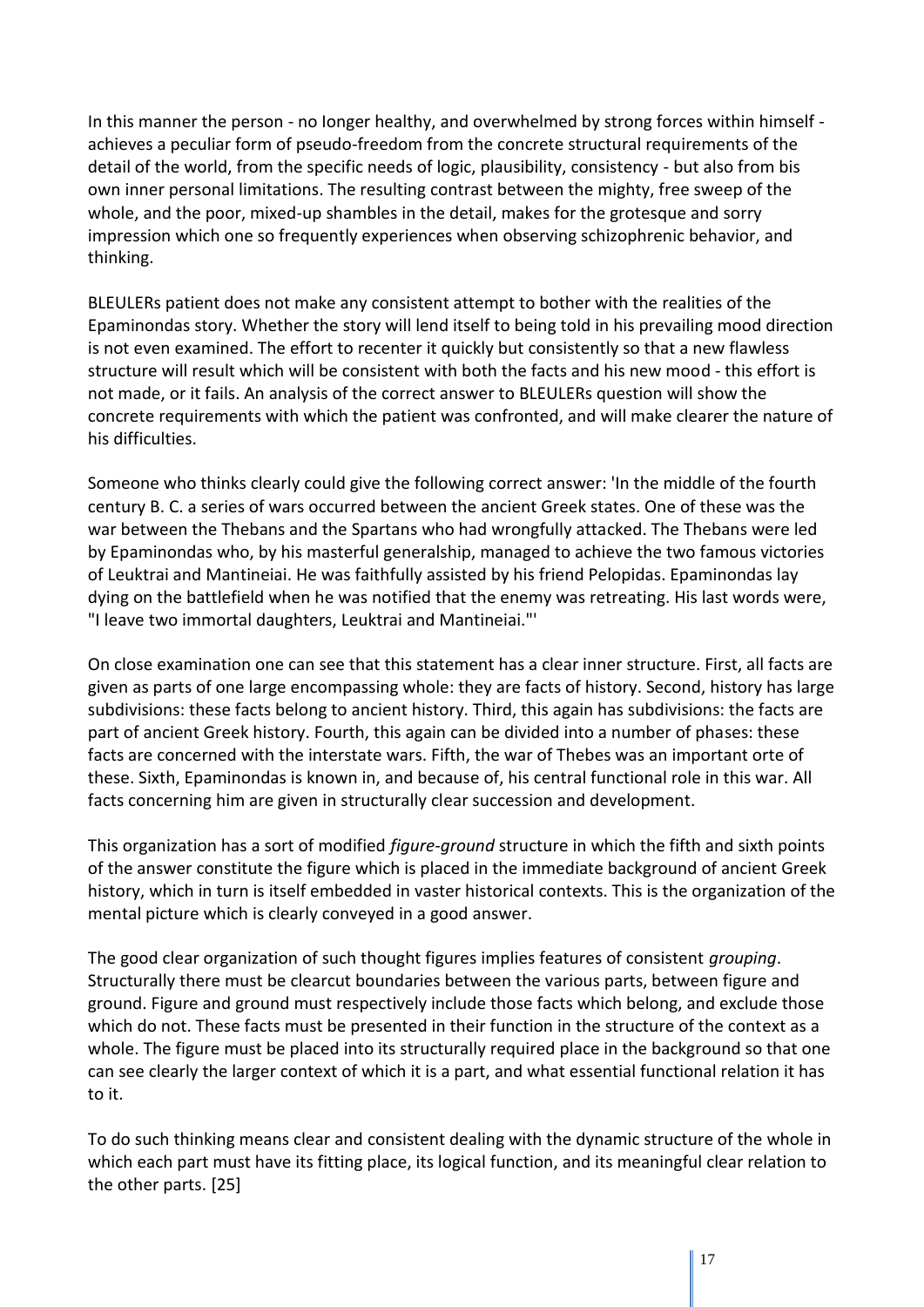This figure-ground structure gives the skeleton of the good answer to the question. But the patient was faced with the task of presenting it in a version required by his own mood and world view. He had to produce his own variation of the theme, just as an obsessed musician might want to create a violent and distorted variation of a simple tranquil theme. Any theme, while being varied, must retain some essential structural whole-features. On the other hand, in the case of the patient, the theme had to be varied in such a way as to assume the new atmospheric whole-quality into which it had to fit. This was a much more difficult task than just an easy repetition of some paragraphs out of a textbook on ancient Greek history. The effort at production of the envisaged figure required vigorous thinking.

If a new, at first vaguely felt conception is to crystallize into a concrete thought-Gestalt the process of crystallization often demands a rather high level of organizing Gestalt forces if the whole picture is to have real consistency. This will insure the shaping and distribution of all parts in the direction of fitting in with the needs and the character of the whole. The inner figural pressure of the crystallizing thought tends to fit in the details with the new whole-atmosphere, and at the same time to exclude inconsistencies, inadequacies, inner breaks, and weak, short-of-the-mark formulations. When difficulties are encountered, when the crystallization process is blocked or becomes laborious, because, for instance, a required apt phrase does not readily emerge, the tension level required to overcome the obstacle may have to rise very high. [26]

The question arises as to whether schizophrenics are able to mobilize and sustain a sufficiently high level of such Gestalt tension to comply with their own vital need for the new original processes. lt is possible that the quality called *asthenia* [27] implies that a great difficulty exists in this respect. There may be an inability to provide the necessary strength and clarity of structural forces, and the recentering asthenic would be faced with a vitally important task beyond his power.

The schizophrenic thought figure would then be the result of a crystallization process occurring on too low a level of tension to yield a consistently organized whole. Instead one should expect to find thought figures with inner breaks and inconsistencies. However, these figures would somehow attempt to bring out the main whole-character of the intended thought, similar to what one often observes in the violent sketches of schizophrenic artists. The less the available Gestalt energy, the more of an effort would be needed, and the more forced would be the result. Often one does find just that-extreme, exaggerated whole-trends with the detail in a sketchy, hasty, often incoherent jumble. In other cases the Gestalt pressure seems to be still lower so that even the main direction of the whole becomes progressively insecure and unclear until it is either deflected or exhausted.

The purpose of this paper has been to take a few steps. New questions appear. The problems of the figural crystallization process in thinking, and its qualitative and quantitative aspects must be investigated. At present the additional hypothesis of the weakness of Gestalt tension in schizophrenic thinking, is offered as a working hypothesis only.

Still larger are the problems of the recentering of the subject-world relationship as a whole, and of the subsequent emergence of a new world, not within, but beside the common world. In this paper these crucial problems could only be briefly dealt with, but they had to be indicated, since thinking is not an isolated faculty but is part of the functioning personality in its relationship to the world.